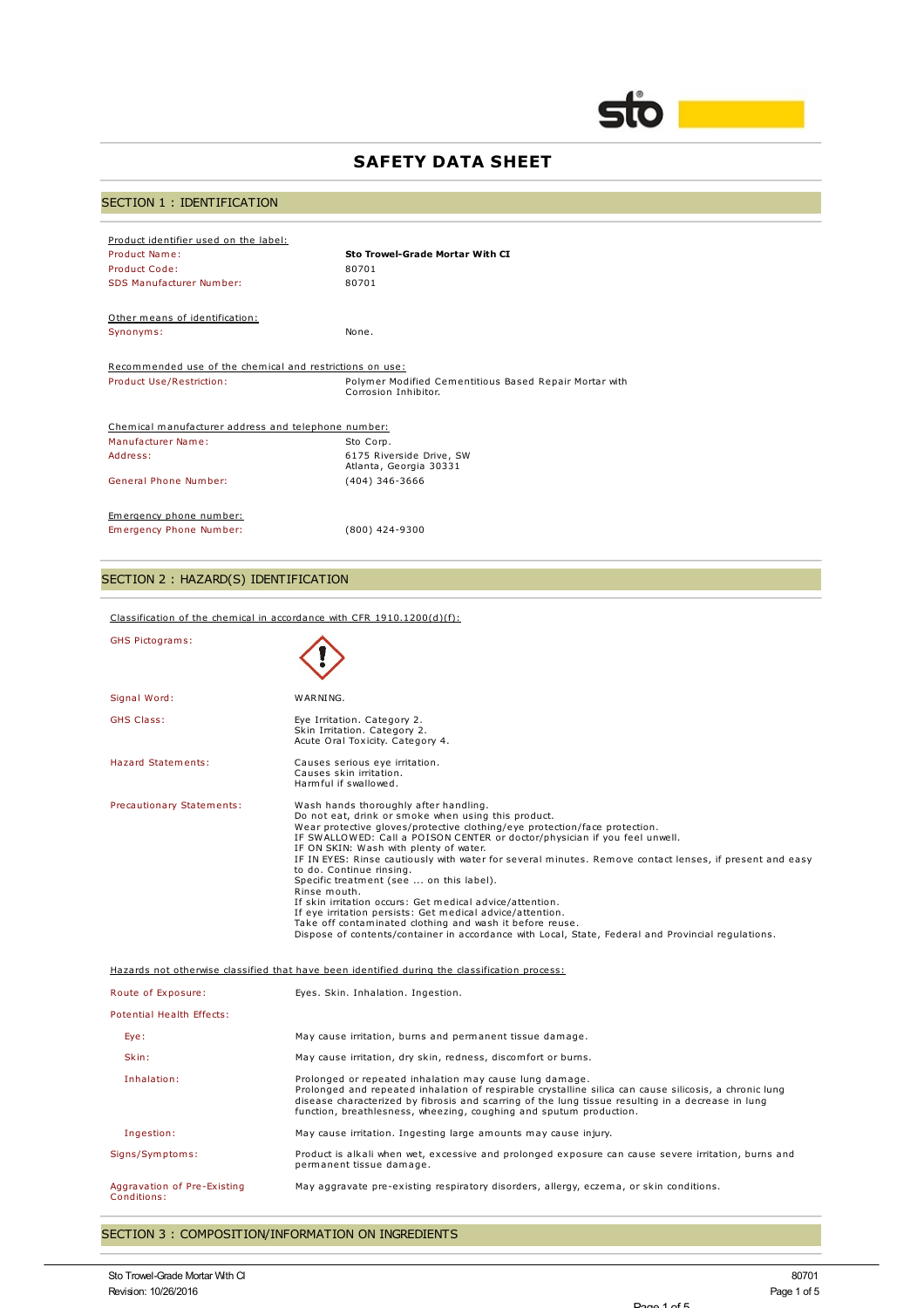| Mixtures:                        |            |                           |                 |
|----------------------------------|------------|---------------------------|-----------------|
| <b>Chemical Name</b>             | CA S#      | <b>Ingredient Percent</b> | EC Num.         |
|                                  |            |                           |                 |
| Crystaline silica (Quartz)       | 14808-60-7 | 60 - 100 by weight        | 238-878-4       |
| Portland cement                  | 65997-15-1 | $10 - 30$ by weight       | $266 - 043 - 4$ |
| Calcium aluminate cement         | 65997-16-2 | $1 - 5$ by weight         | $266 - 045 - 5$ |
| Calcium sulfate                  | 7778-18-9  | $1 - 5$ by weight         | $231 - 900 - 3$ |
| Ethylene vinyl acetate copolymer | 24937-78-8 | $1 - 5$ by weight         |                 |
| Anhydrite Calcium Sulfate        | 14798-04-0 | $1 - 5$ by weight         |                 |

### SECTION 4 : FIRST AID MEASURES

| Description of necessary measures: |                                                                                                                                                                                             |
|------------------------------------|---------------------------------------------------------------------------------------------------------------------------------------------------------------------------------------------|
| Eye Contact:                       | Immediately flush eyes with plenty of water for at least 15 to 20 minutes. Ensure adequate flushing of<br>the eyes by separating the eyelids with fingers. Get immediate medical attention. |
| Skin Contact:                      | Immediately wash skin with plenty of soap and water for 15 to 20 minutes, while removing<br>contaminated clothing and shoes. Get medical attention if irritation develops or persists.      |
| Inhalation:                        | If inhaled, remove to fresh air. If not breathing, give artificial respiration or give oxygen by trained<br>personnel. Seek immediate medical attention.                                    |
| Ingestion:                         | If swallowed, do NOT induce vomiting. Call a physician or poison control center immediately. Never give<br>anything by mouth to an unconscious person.                                      |

## SECTION 5 : FIRE FIGHTING MEASURES

#### Suitable and unsuitable extinguishing media:

| Suitable Extinguishing Media:                                   | Use extinguishing measures that are appropriate to local circumstances and the surrounding<br>environment.                       |
|-----------------------------------------------------------------|----------------------------------------------------------------------------------------------------------------------------------|
| Specific hazards arising from the chemical:                     |                                                                                                                                  |
| <b>Hazardous Combustion</b><br>Byproducts:                      | Oxides of carbon, oxides of nitrogen and other organic substances may be formed.                                                 |
| Special protective equipment and precautions for fire-fighters: |                                                                                                                                  |
| Protective Equipment:                                           | As in any fire, wear Self-Contained Breathing Apparatus (SCBA), MSHA/NIOSH (approved or equivalent)<br>and full protective gear. |
| <b>NFPA Ratings:</b>                                            |                                                                                                                                  |
| <b>NFPA Health:</b>                                             | 2                                                                                                                                |
| NFPA Flammability:                                              |                                                                                                                                  |
| <b>NFPA Reactivity:</b>                                         | $\Omega$                                                                                                                         |
| NFPA Other:                                                     |                                                                                                                                  |

## SECTION 6 : ACCIDENTAL RELEASE MEASURES

#### Personal precautions, protective equipment and emergency procedures:

| Personal Precautions:                                  | Use proper personal protective equipment as listed in Section 8. Evacuate area and keep unnecessary<br>and unprotected personnel from entering the spill area.                                                          |  |
|--------------------------------------------------------|-------------------------------------------------------------------------------------------------------------------------------------------------------------------------------------------------------------------------|--|
| Environmental precautions:                             |                                                                                                                                                                                                                         |  |
| Environmental Precautions:                             | Avoid runoff into storm sewers, ditches, and waterways.                                                                                                                                                                 |  |
| Methods and materials for containment and cleaning up: |                                                                                                                                                                                                                         |  |
| Methods for containment:                               | Contain spills with an inert absorbent material such as soil, sand or oil drv.                                                                                                                                          |  |
| Methods for cleanup:                                   | Absorb spill with inert material (e.g., dry sand or earth), then place in a chemical waste container.<br>Provide ventilation. Clean up spills immediately observing precautions in the protective equipment<br>section. |  |

# SECTION 7 : HANDLING and STORAGE

### Precautions for safe handling: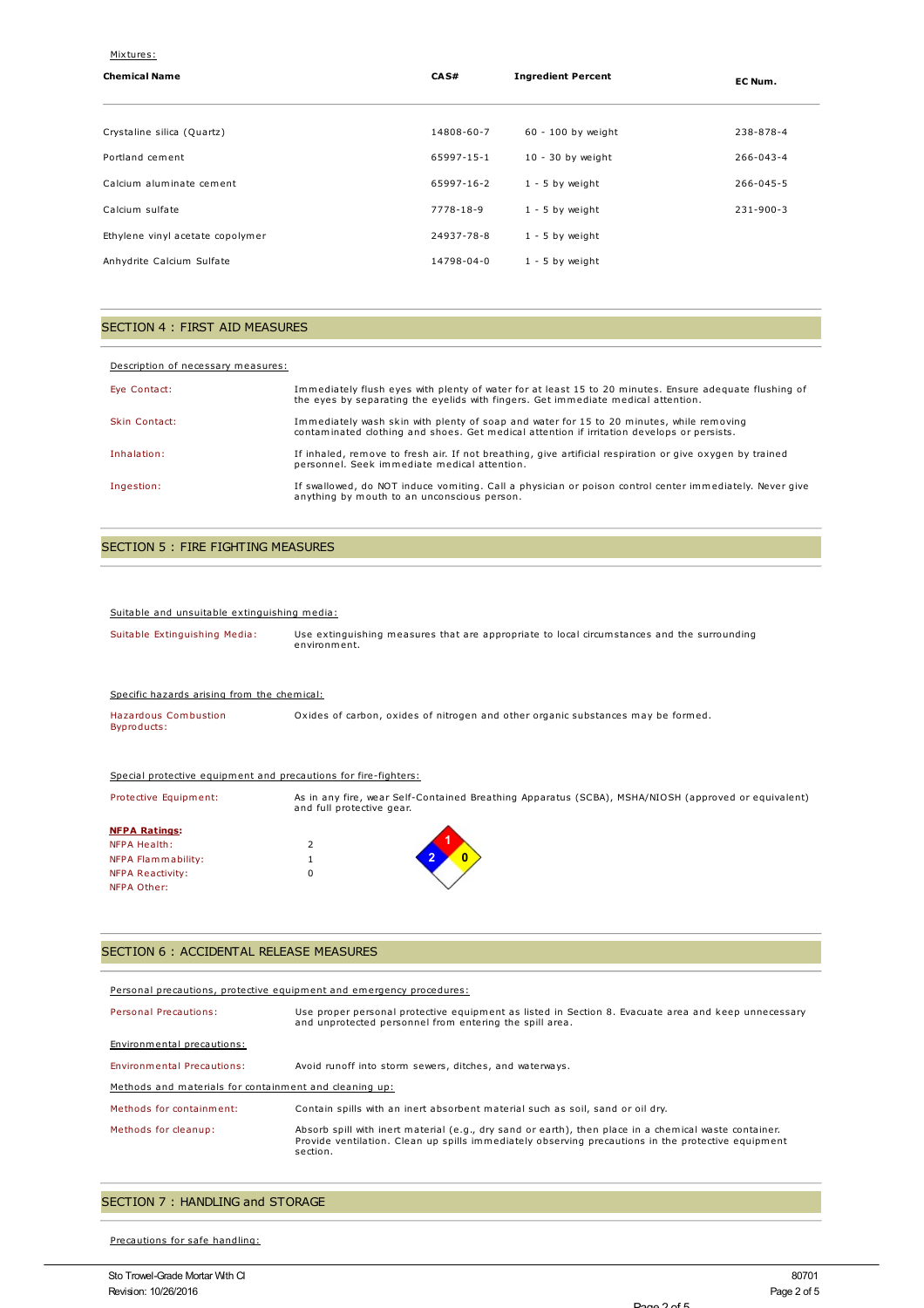| Handling:                                                     | Use with adequate ventilation. Avoid breathing vapor and contact with eyes, skin and clothing.                                                                                 |  |
|---------------------------------------------------------------|--------------------------------------------------------------------------------------------------------------------------------------------------------------------------------|--|
| Hygiene Practices:                                            | Wash thoroughly after handling. Avoid contact with eyes and skin. Avoid inhaling vapor or mist.                                                                                |  |
| Special Handling Procedures:                                  | Material is alkaline when mixed with water. Use precaution and proper protective equipment                                                                                     |  |
| Conditions for safe storage, including any incompatibilities: |                                                                                                                                                                                |  |
| Storage:                                                      | Store in a cool, dry, well ventilated area away from sources of heat and incompatible materials. Keep<br>container tightly closed when not in use.                             |  |
| Specific end $use(s)$ :                                       |                                                                                                                                                                                |  |
| Work Practices:                                               | Use good laboratory practice when working with chemicals.<br>Facilities storing or utilizing this material should be equipped with an eyewash facility and a safety<br>shower. |  |

# SECTION 8: EXPOSURE CONTROLS, PERSONAL PROTECTION

| EXPOSURE GUIDELINES:               |                                                                                                                                                                                                                                                                                                                                                                                                                                                                                                                           |
|------------------------------------|---------------------------------------------------------------------------------------------------------------------------------------------------------------------------------------------------------------------------------------------------------------------------------------------------------------------------------------------------------------------------------------------------------------------------------------------------------------------------------------------------------------------------|
| <b>Crystaline silica (Quartz):</b> |                                                                                                                                                                                                                                                                                                                                                                                                                                                                                                                           |
| Guideline ACGIH:                   | TLV-TWA: $0.025$ mg/m3 (R)                                                                                                                                                                                                                                                                                                                                                                                                                                                                                                |
| <b>Portland cement:</b>            |                                                                                                                                                                                                                                                                                                                                                                                                                                                                                                                           |
| Guideline ACGIH:                   | TLV-TWA: $1 \text{ mg/m}$ 3 (E,R)<br>TLV-TWA: 1 mg/m3 Respirable fraction (R)                                                                                                                                                                                                                                                                                                                                                                                                                                             |
| Guideline OSHA:                    | PEL-TWA: 5 mg/m3 Respirable fraction (R)<br>PEL-TWA: 50 mppcf Total particulate/dust (T)<br>PEL-TWA: 15 mg/m3 Total particulate/dust (T)                                                                                                                                                                                                                                                                                                                                                                                  |
| Calcium sulfate:                   |                                                                                                                                                                                                                                                                                                                                                                                                                                                                                                                           |
| Guideline ACGIH:                   | TLV-TWA: 10 mg/m3 Inhalable fraction (I)                                                                                                                                                                                                                                                                                                                                                                                                                                                                                  |
| Guideline OSHA:                    | PEL-TWA: 15 mg/m3 Total particulate/dust (T)<br>PEL-TWA: 5 mg/m3 Respirable fraction (R)                                                                                                                                                                                                                                                                                                                                                                                                                                  |
| Appropriate engineering controls:  |                                                                                                                                                                                                                                                                                                                                                                                                                                                                                                                           |
| <b>Engineering Controls:</b>       | Good general ventilation should be sufficient to control airborne levels. Otherwise, use appropriate<br>engineering control such as process enclosures, local exhaust ventilation, or other engineering controls<br>including use of a biosafety cabinet / fume hood to control airborne levels below recommended<br>exposure limits.                                                                                                                                                                                     |
| Individual protection measures:    |                                                                                                                                                                                                                                                                                                                                                                                                                                                                                                                           |
| Eye/Face Protection:               | Wear appropriate protective glasses or splash goggles as described by 29 CFR 1910.133, OSHA eye<br>and face protection regulation, or the European standard EN 166.                                                                                                                                                                                                                                                                                                                                                       |
| Skin Protection Description:       | Protective laboratory coat, apron, or disposable garment recommended.                                                                                                                                                                                                                                                                                                                                                                                                                                                     |
| Hand Protection Description:       | Use impervious gloves. Nitrile gloves are recommended.                                                                                                                                                                                                                                                                                                                                                                                                                                                                    |
| Respiratory Protection:            | A NIOSH approved air-purifying respirator with an organic vapor cartridge or canister may be<br>permissible under certain circumstances where airborne concentrations are expected to exceed<br>exposure limits. Protection provided by air purifying respirators is limited. Use a positive pressure air<br>supplied respirator if there is any potential for an uncontrolled release, exposure levels are not known,<br>or any other circumstances where air purifying respirators may not provide adequate protection. |
| Other Protective:                  | Follow good industrial hygiene practices when handling this material.                                                                                                                                                                                                                                                                                                                                                                                                                                                     |
| General Hygiene Considerations:    | Wash thoroughly after handling. Avoid contact with eyes and skin. Avoid inhaling vapor or mist.                                                                                                                                                                                                                                                                                                                                                                                                                           |
| PPE Pictograms:                    |                                                                                                                                                                                                                                                                                                                                                                                                                                                                                                                           |

Notes : Only established PEL and TLV values for the ingredients are listed.

# SECTION 9 : PHYSICAL and CHEMICAL PROPERTIES

| PHYSICAL AND CHEMICAL PROPERTIES: |                       |
|-----------------------------------|-----------------------|
| Physical State Appearance:        | Solid or powder.      |
| Color:                            | Gray                  |
| Odor:                             | Little to no odor.    |
| <b>Boiling Point:</b>             | > 1832 °F (>1000 °C)  |
| <b>Melting Point:</b>             | No Data               |
| Specific Gravity:                 | No Data               |
| Solubility:                       | 0.1 TO 1.0% in water. |
| Vapor Density:                    | No Data               |
| Vapor Pressure:                   | None.                 |
| Evaporation Rate:                 | Not determined.       |
| pH:                               | No Data               |
| Flash Point:                      | No information.       |
| Flash Point Method:               | Data not available.   |
| Lower Flammable/Explosive Limit:  | Data not available.   |
| Upper Flammable/Explosive Limit:  | Data not available.   |
| Auto Ignition Temperature:        | Data not available.   |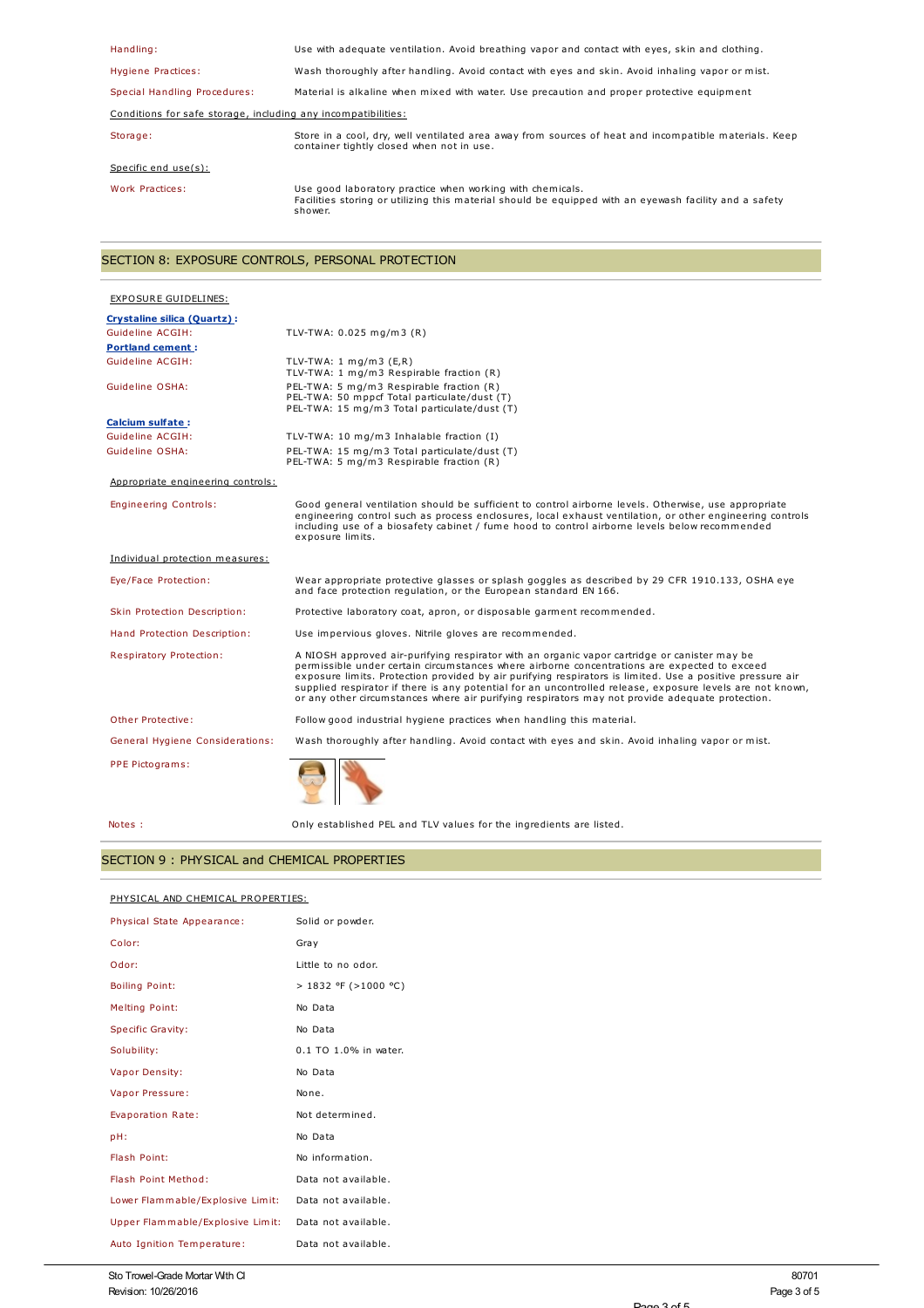### SECTION 10 : STABILITY and REACTIVITY

| Chemical Stability:                 |                                                                                  |
|-------------------------------------|----------------------------------------------------------------------------------|
| Chemical Stability:                 | Stable under normal temperatures and pressures.                                  |
| Possibility of hazardous reactions: |                                                                                  |
| Hazardous Polymerization:           | Will not occur.                                                                  |
| Conditions To Avoid:                |                                                                                  |
| Conditions to Avoid:                | Avoid high temperature condition. Avoid contact with incompatible materials.     |
| Incompatible Materials:             |                                                                                  |
| Incompatible Materials:             | Not applicable.                                                                  |
| Hazardous Decomposition Products:   |                                                                                  |
| Special Decomposition Products:     | Oxides of carbon, oxides of nitrogen and other organic substances may be formed. |

### SECTION 11 : TOXICOLOGICAL INFORMATION

#### TOXICOLOGICAL INFORMATION:

#### **Crystaline silica (Quartz) :**

| <b>RTECS Number:</b> | VV7330000                                                                                                                                                                                                                                                                                                                                                                                                                                                                                                                                                                                                                                                                                                                                                                                                                                                                                                                                                                                                                                                                                                                                                                                                                                                  |
|----------------------|------------------------------------------------------------------------------------------------------------------------------------------------------------------------------------------------------------------------------------------------------------------------------------------------------------------------------------------------------------------------------------------------------------------------------------------------------------------------------------------------------------------------------------------------------------------------------------------------------------------------------------------------------------------------------------------------------------------------------------------------------------------------------------------------------------------------------------------------------------------------------------------------------------------------------------------------------------------------------------------------------------------------------------------------------------------------------------------------------------------------------------------------------------------------------------------------------------------------------------------------------------|
| Inhalation:          | Inhalation - Rat TCLo - Lowest published toxic concentration : 248 mg/m3/6H [ Lungs, Thorax, or<br>Respiration - Other changes Biochemical - Metabolism (intermediary) - Other proteins Biochemical -<br>Metabolism (intermediary) - Effect on inflammation or mediation of inflammation ]<br>Inhalation - Rat TCLo - Lowest published toxic concentration : 248 mg/m3/6H [ Lungs, Thorax, or<br>Respiration - Changes in lung weight Immunological Including Allergic - Increase in cellular immune<br>response Biochemical - Metabolism (intermediary) - Effect on inflammation or mediation of<br>inflammation 1<br>Inhalation - Rat TCLo - Lowest published toxic concentration : 200 mg/kg [ Lungs, Thorax, or<br>Respiration - Fibrosis, focal (pneumoconiosis) Lungs, Thorax, or Respiration - Other changes<br>Nutritional and Gross Metabolic - Changes in iron 1<br>Inhalation - Mouse TCLo - Lowest published toxic concentration : 40 mg/kg [ Lungs, Thorax, or<br>Respiration - Other changes 1<br>Inhalation - Mouse TCLo - Lowest published toxic concentration : 40 mg/kg [Immunological Including]<br>Allergic - Decrease in cellular immune response ]<br>Inhalation - Rat TCLo - Lowest published toxic concentration : 1 mg/kg (RTECS) |
| Ingestion:           | Oral - Rat TDLo - Lowest published toxic dose: 120 qm/kq [ Gastrointestinal - Hypermotility, diarrhea<br>Gastrointestinal - Other changes ] (RTECS)                                                                                                                                                                                                                                                                                                                                                                                                                                                                                                                                                                                                                                                                                                                                                                                                                                                                                                                                                                                                                                                                                                        |
| Chronic Effects:     | Prolonged and repeated inhalation of respirable crystalline silica can cause silicosis, a chronic lung<br>disease characterized by fibrosis and scarring of the lung tissue resulting in a decrease in lung<br>function, breathlesness, wheezing, coughing and sputum production.                                                                                                                                                                                                                                                                                                                                                                                                                                                                                                                                                                                                                                                                                                                                                                                                                                                                                                                                                                          |
| Carcinogenicity:     | Crystalline silica in the form of quartz or cristobalite dust causes cancer of the lung Normal application<br>procedures for this product pose no hazard as to the release of crystalline silica dust, but grinding or<br>sanding dried films of this product may yield some respirable crystalline silica.                                                                                                                                                                                                                                                                                                                                                                                                                                                                                                                                                                                                                                                                                                                                                                                                                                                                                                                                                |

### SECTION 12 : ECOLOGICAL INFORMATION

| Ecotoxicity:               |                                                      |
|----------------------------|------------------------------------------------------|
| Ecotoxicity:               | No ecotoxicity data was found for the product.       |
| <b>Environmental Fate:</b> | No environmental information found for this product. |

### SECTION 13 : DISPOSAL CONSIDERATIONS

#### Description of waste:

Waste Disposal: Consult with the US EPA Guidelines listed in 40 CFR Part 261.3 for the classifications of hazardous waste prior to disposal. Furthermore, consult with your state and local waste requirements or guidelines,<br>if applicable, to ensure compliance. Arrange disposal in accordance to the EPA and/or state and local<br>guidelines. Tr

| SECTION 14 : TRANSPORT INFORMATION  |                |  |  |  |
|-------------------------------------|----------------|--|--|--|
| DOT Shipping Name:                  | Non regulated. |  |  |  |
| <b>DOT Hazard Class:</b>            | Non regulated. |  |  |  |
| IATA Shipping Name:                 | Non regulated. |  |  |  |
| IMDG UN Number:                     | Non regulated. |  |  |  |
| SECTION 15 : REGULATORY INFORMATION |                |  |  |  |

Page 4 of 5